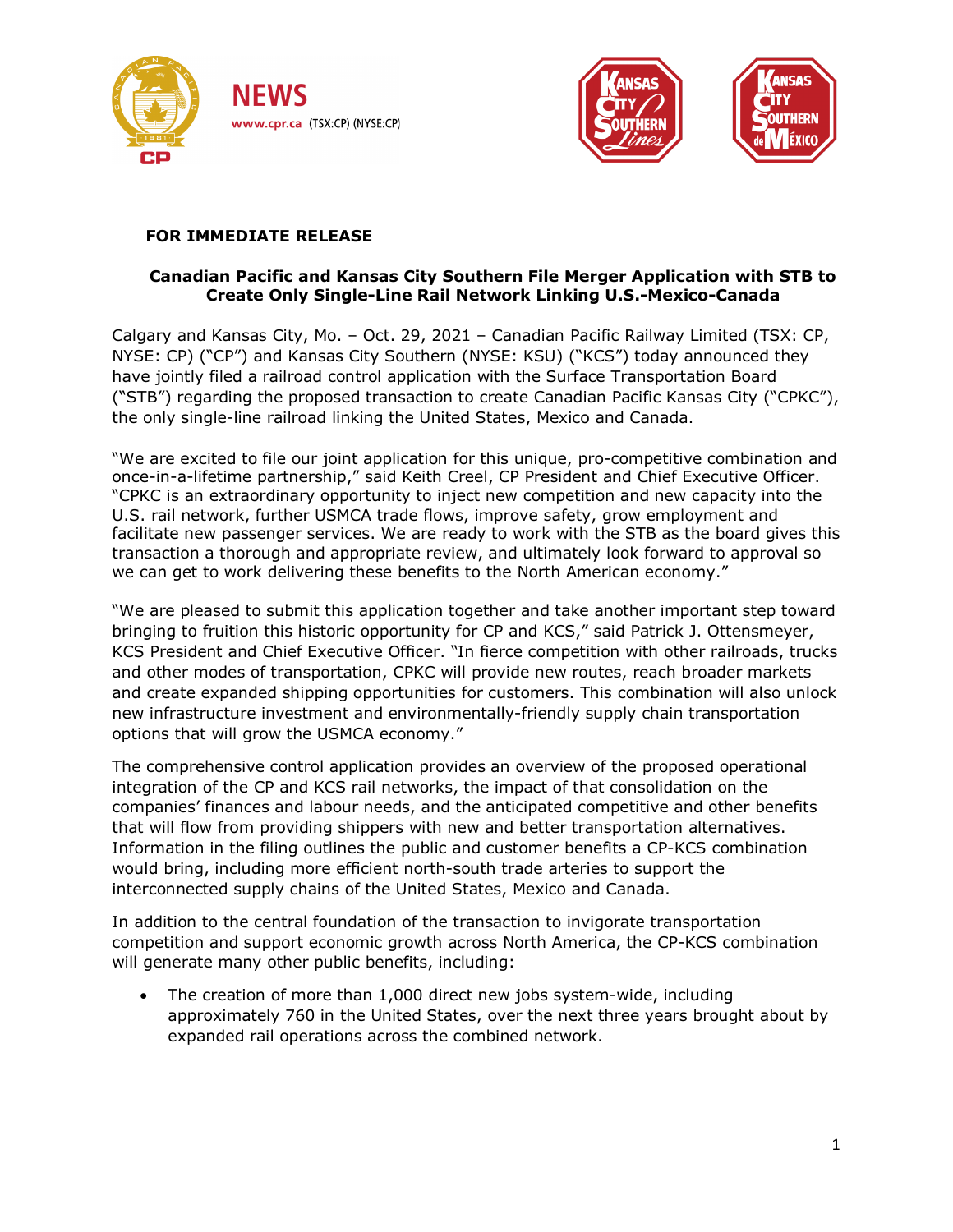



- Capital investments in new infrastructure of more than USD\$275 million<sup>[1](#page-1-0)</sup> over the next three years to improve rail safety and capacity of the core north-south CPKC main line between Louisiana and the Upper Midwest.
- Avoidance of more than 1.5 million tons of greenhouse gas (GHG) emissions within five years due to the improved efficiency of CPKC versus current operations.
- Diverting 64,000 long-haul truck shipments to rail annually with new CPKC intermodal services, eliminating another 1.3 million tons of GHG emissions over the next two decades, saving \$750 million in highway maintenance costs.

Rail customers will not experience a reduction in independent railroad choices as a result of the CP-KCS combination. The joint control application reiterates the applicants' commitment to keep all existing freight rail gateways open on commercially reasonable terms, including the Laredo gateway between the United States and Mexico, and shows how customers will not lose competitive routings because no new regulatory "bottlenecks" are being created. It also describes how the combined company will compete aggressively to attract traffic to its network via new single-line lanes between Canada, the Upper Midwest and the Gulf Coast, Texas, and Mexico.

More than 960 stakeholders, including more than 440 shippers, 186 smaller railroads, dozens of public officials, eight major ports, railroad labor unions representing both CP and KCS employees and 289 rail industry suppliers have written letters to the STB supporting CP's proposed combination with KCS.

CP has agreed to acquire KCS in a stock and cash transaction representing an enterprise value of approximately \$31 billion, which includes the assumption of \$3.8 billion of outstanding KCS debt. The transaction, which has the unanimous support of both boards of directors, values KCS at \$300 per share, representing a 34 percent premium, based on the CP closing price on Aug. 9, 2021, the date prior to which CP submitted a revised offer to acquire KCS, and KCS' unaffected closing price on March 19, [2](#page-1-1)021.<sup>2</sup>

The transaction is subject to approval by shareholders of each company along with satisfaction of customary closing conditions, including Mexican regulatory approvals. Shareholders are expected to vote on the transaction later this year.

CP's ultimate acquisition of control of KCS' U.S. railways is subject to the approval of the STB. In April 2021, the STB determined it would review the CP-KCS combination under the merger rules in existence prior to 2001 and the waiver granted to KCS in 2001 to exempt it from the 2001 merger rules. In August 2021, the STB reaffirmed that the pre-2001 rules would govern its review of the CP-KCS transaction. On Sept. 30, 2021, the STB confirmed that it has approved the use of a voting trust for the CP-KCS combination.

<span id="page-1-0"></span> $1$  Except where noted, all figures are in U.S. dollars.

<span id="page-1-1"></span><sup>2</sup> Based on KCS closing share price of \$224.16 as of March 19, 2021 and CP closing share price of CAD\$91.50 (at 1.2565 FX rate) as of Aug. 9, 2021.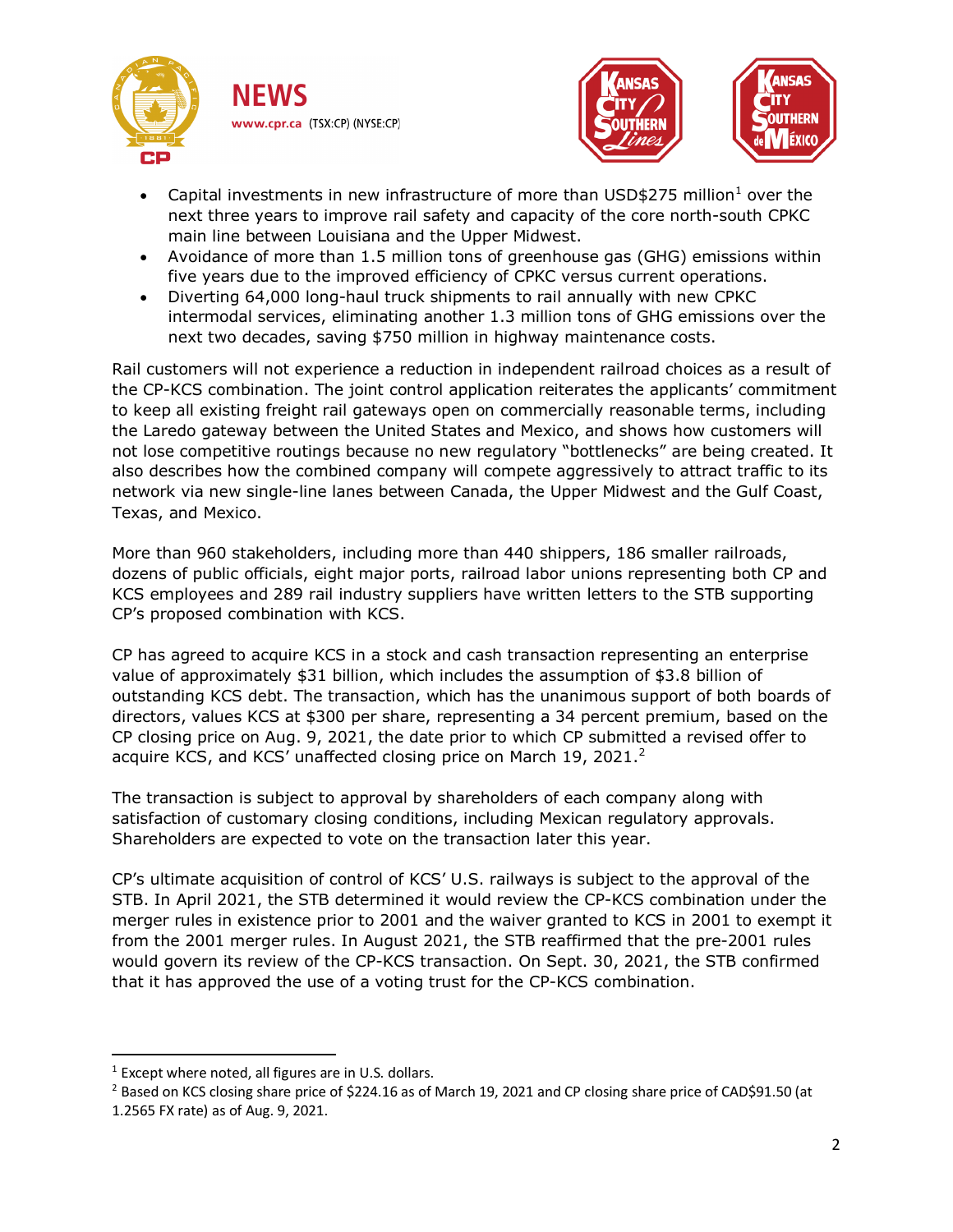



The STB review of CP's proposed control of KCS is expected to be completed in the second half of 2022. Upon obtaining control approval, the two companies will be integrated fully over the ensuing three years, unlocking the benefits of the combination.

While remaining the smallest of six U.S. Class 1 railroads by revenue, the combined company would have a much larger and more competitive network, operating approximately 20,000 miles of rail, employing close to 20,000 people, and generating total revenues of approximately \$8.7 billion based on 2020 actual revenues.

For more information about the benefits of the CP-KCS combination, visit [futureforfreight.com](https://futureforfreight.com/)

### **FORWARD LOOKING STATEMENTS AND INFORMATION**

This news release includes certain forward looking statements and forward looking information (collectively, FLI) to provide CP and KCS shareholders and potential investors with information about CP, KCS and their respective subsidiaries and affiliates, including each company's management's respective assessment of CP, KCS and their respective subsidiaries' future plans and operations, which FLI may not be appropriate for other purposes. FLI is typically identified by words such as "anticipate", "expect", "project", "estimate", "forecast", "plan", "intend", "target", "believe", "likely" and similar words suggesting future outcomes or statements regarding an outlook. All statements other than statements of historical fact may be FLI.

Although we believe that the FLI is reasonable based on the information available today and processes used to prepare it, such statements are not guarantees of future performance and you are cautioned against placing undue reliance on FLI. By its nature, FLI involves a variety of assumptions, which are based upon factors that may be difficult to predict and that may involve known and unknown risks and uncertainties and other factors which may cause actual results, levels of activity and achievements to differ materially from those expressed or implied by these FLI, including, but not limited to, the following: the timing and completion of the transaction, including receipt of regulatory and shareholder approvals and the satisfaction of other conditions precedent; interloper risk; the realization of anticipated benefits and synergies of the transaction and the timing thereof; the success of integration plans; the focus of management time and attention on the transaction and other disruptions arising from the transaction; changes in business strategy and strategic opportunities; estimated future dividends; financial strength and flexibility; debt and equity market conditions, including the ability to access capital markets on favourable terms or at all; cost of debt and equity capital; potential changes in the CP share price which may negatively impact the value of consideration offered to KCS shareholders; the ability of management of CP, its subsidiaries and affiliates to execute key priorities, including those in connection with the transaction; general Canadian, U.S., Mexican and global social, economic, political, credit and business conditions; risks associated with agricultural production such as weather conditions and insect populations; the availability and price of energy commodities; the effects of competition and pricing pressures, including competition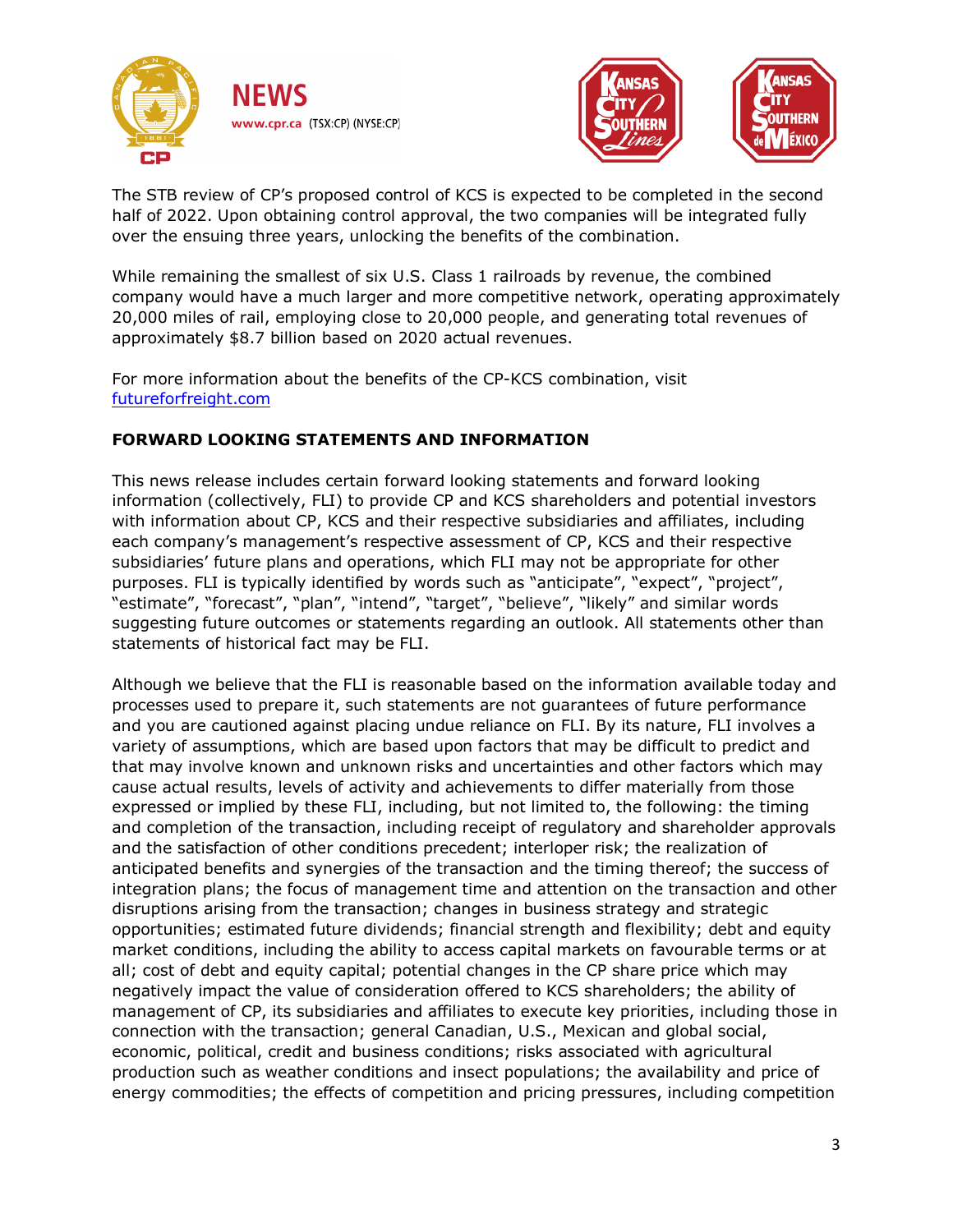







from other rail carriers, trucking companies and maritime shippers in Canada, the U.S. and Mexico; North American and global economic growth; industry capacity; shifts in market demand; changes in commodity prices and commodity demand; uncertainty surrounding timing and volumes of commodities being shipped; inflation; geopolitical instability; changes in laws, regulations and government policies, including regulation of rates; changes in taxes and tax rates; potential increases in maintenance and operating costs; changes in fuel prices; disruption in fuel supplies; uncertainties of investigations, proceedings or other types of claims and litigation; compliance with environmental regulations; labour disputes; changes in labour costs and labour difficulties; risks and liabilities arising from derailments; transportation of dangerous goods; timing of completion of capital and maintenance projects; sufficiency of budgeted capital expenditures in carrying out business plans; services and infrastructure; the satisfaction by third parties of their obligations; currency and interest rate fluctuations; exchange rates; effects of changes in market conditions and discount rates on the financial position of pension plans and investments; trade restrictions or other changes to international trade arrangements; the effects of current and future multinational trade agreements on the level of trade among Canada, the U.S. and Mexico; climate change and the market and regulatory responses to climate change; anticipated inservice dates; success of hedging activities; operational performance and reliability; customer, shareholder, regulatory and other stakeholder approvals and support; regulatory and legislative decisions and actions; the adverse impact of any termination or revocation by the Mexican government of Kansas City Southern de Mexico, S.A. de C.V.'s Concession; public opinion; various events that could disrupt operations, including severe weather, such as droughts, floods, avalanches and earthquakes, and cybersecurity attacks, as well as security threats and governmental response to them, and technological changes; acts of terrorism, war or other acts of violence or crime or risk of such activities; insurance coverage limitations; material adverse changes in economic and industry conditions, including the availability of short and long-term financing; and the pandemic created by the outbreak of COVID-19 and its variants, and resulting effects on economic conditions, the demand environment for logistics requirements and energy prices, restrictions imposed by public health authorities or governments, fiscal and monetary policy responses by governments and financial institutions, and disruptions to global supply chains.

We caution that the foregoing list of factors is not exhaustive and is made as of the date hereof. Additional information about these and other assumptions, risks and uncertainties can be found in reports and filings by CP and KCS with Canadian and U.S. securities regulators, including any proxy statement, prospectus, material change report, management information circular or registration statement to be filed in connection with the transaction. Reference should be made to "Risk Factors" and "Management's Discussion and Analysis of Financial Condition and Results of Operations—Forward Looking Statements" in CP's and KCS's annual and interim reports on Form 10-K and 10-Q. Due to the interdependencies and correlation of these factors, as well as other factors, the impact of any one assumption, risk or uncertainty on FLI cannot be determined with certainty.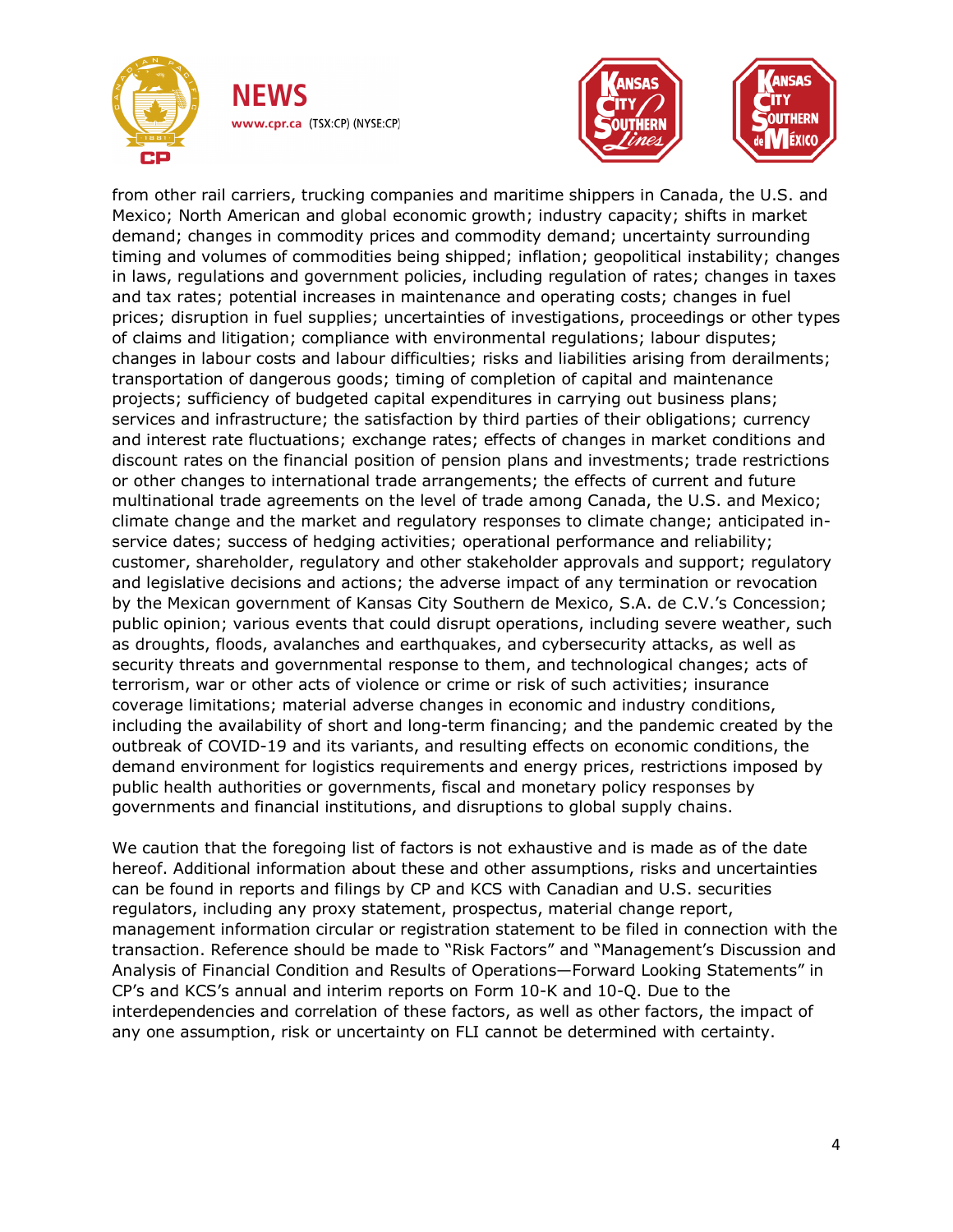



Except to the extent required by law, we assume no obligation to publicly update or revise any FLI, whether as a result of new information, future events or otherwise. All FLI in this news release is expressly qualified in its entirety by these cautionary statements.

# **ABOUT CANADIAN PACIFIC**

Canadian Pacific is a transcontinental railway in Canada and the United States with direct links to major ports on the west and east coasts. CP provides North American customers a competitive rail service with access to key markets in every corner of the globe. CP is growing with its customers, offering a suite of freight transportation services, logistics solutions and supply chain expertise. Visit www.cpr.ca to see the rail advantages of CP. CP-IR

### **ABOUT KCS**

Headquartered in Kansas City, Mo., Kansas City Southern (KCS) (NYSE: KSU) is a transportation holding company that has railroad investments in the U.S., Mexico and Panama. Its primary U.S. holding is The Kansas City Southern Railway Company, serving the central and south central U.S. Its international holdings include Kansas City Southern de Mexico, S.A. de C.V., serving northeastern and central Mexico and the port cities of Lázaro Cárdenas, Tampico and Veracruz, and a 50 percent interest in Panama Canal Railway Company, providing ocean-to-ocean freight and passenger service along the Panama Canal. KCS' North American rail holdings and strategic alliances with other North American rail partners are primary components of a unique railway system, linking the commercial and industrial centers of the U.S., Mexico and Canada. More information about KCS can be found at www.kcsouthern.com.

### **ADDITIONAL INFORMATION ABOUT THE TRANSACTION AND WHERE TO FIND IT**

CP has filed with the U.S. Securities and Exchange Commission (SEC) a registration statement on Form F-4, which includes a proxy statement of KCS that also constitutes a prospectus of CP, and any other documents in connection with the transaction. The registration statement has not yet become effective. When finalized, the definitive proxy statement/prospectus will be sent to the stockholders of KCS. CP will also file a management proxy circular in connection with the transaction with applicable securities regulators in Canada and the management proxy circular will be sent to CP shareholders. INVESTORS, STOCKHOLDERS AND SHAREHOLDERS OF KCS AND CP ARE URGED TO READ THE REGISTRATION STATEMENT, THE PRELIMINARY PROXY STATEMENT/PROSPECTUS AND MANAGEMENT PROXY CIRCULAR, AS APPLICABLE, AND ANY OTHER DOCUMENTS FILED OR TO BE FILED WITH THE SEC OR APPLICABLE SECURITIES REGULATORS IN CANADA IN CONNECTION WITH THE TRANSACTION WHEN THEY BECOME AVAILABLE (INCLUDING ANY AMENDMENTS AND SUPPLEMENTS THERETO), AS THEY WILL CONTAIN IMPORTANT INFORMATION ABOUT KCS, CP, THE TRANSACTION AND RELATED MATTERS. The registration statement and proxy statement/prospectus and other documents filed by CP and KCS with the SEC, when filed, will be available free of charge at the SEC's website at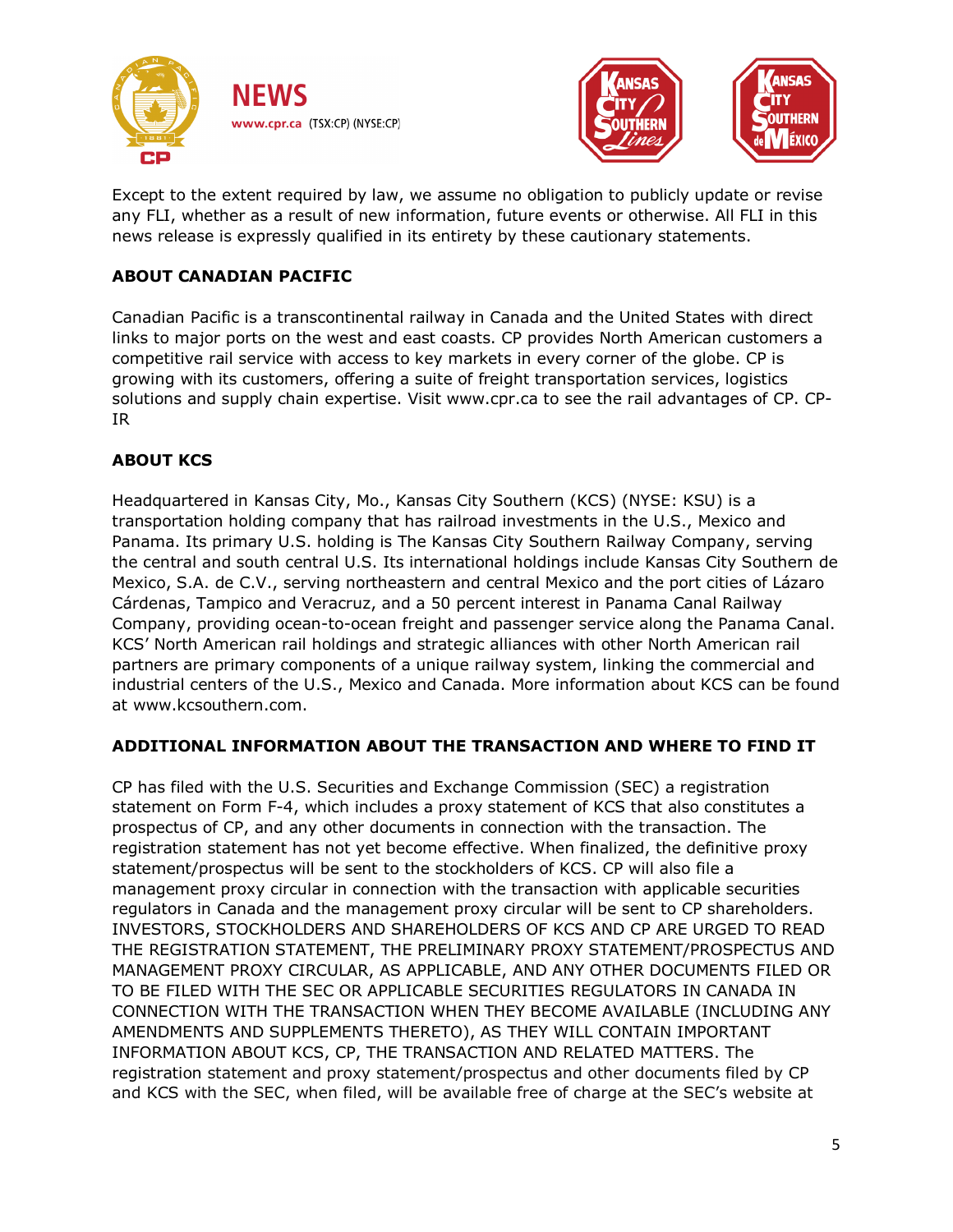





www.sec.gov. In addition, investors and shareholders will be able to obtain free copies of the registration statement, proxy statement/prospectus, management proxy circular and other documents which will be filed with the SEC and applicable securities regulators in Canada by CP online at investor.cpr.ca and www.sedar.com, upon written request delivered to CP at 7550 Ogden Dale Road S.E., Calgary, Alberta, T2C 4X9, Attention: Office of the Corporate Secretary, or by calling CP at 1-403-319-7000, and will be able to obtain free copies of the proxy statement/prospectus and other documents filed with the SEC by KCS online at www.investors.kcsouthern.com, upon written request delivered to KCS at 427 West 12th Street, Kansas City, Missouri 64105, Attention: Corporate Secretary, or by calling KCS's Corporate Secretary's Office by telephone at 1-888-800-3690 or by email at corpsec@kcsouthern.com.

You may also read and copy any reports, statements and other information filed by KCS and CP with the SEC at the SEC public reference room at 100 F Street N.E., Room 1580, Washington, D.C. 20549. Please call the SEC at 1-800-732-0330 or visit the SEC's website for further information on its public reference room. This news release shall not constitute an offer to sell or the solicitation of an offer to buy any securities, nor shall there be any sale of securities in any jurisdiction in which such offer, solicitation or sale would be unlawful prior to appropriate registration or qualification under the securities laws of such jurisdiction. No offering of securities shall be made except by means of a prospectus meeting the requirements of Section 10 of the U.S. Securities Act of 1933, as amended.

### **PARTICIPANTS IN THE SOLICITATION OF PROXIES**

This news release is not a solicitation of proxies in connection with the transaction. However, under SEC rules, CP, KCS, and certain of their respective directors and executive officers may be deemed to be participants in the solicitation of proxies in connection with the transaction. Information about CP's directors and executive officers may be found in its 2021 Management Proxy Circular, dated March 10, 2021, as well as its 2020 Annual Report on Form 10-K filed with the SEC and applicable securities regulators in Canada on February 18, 2021, available on its website at investor.cpr.ca and at www.sedar.com and www.sec.gov. Information about KCS's directors and executive officers may be found on its website at www.kcsouthern.com and in its 2020 Annual Report on Form 10-K filed with the SEC on January 29, 2021, available at www.investors.kcsouthern.com and www.sec.gov. These documents can be obtained free of charge from the sources indicated above. Additional information regarding the interests of such potential participants in the solicitation of proxies in connection with the transaction will be included in the proxy statement/prospectus and management proxy circular and other relevant materials filed with the SEC and applicable securities regulators in Canada when they become available.

For more information, please contact:

**Canadian Pacific** Media Patrick Waldron